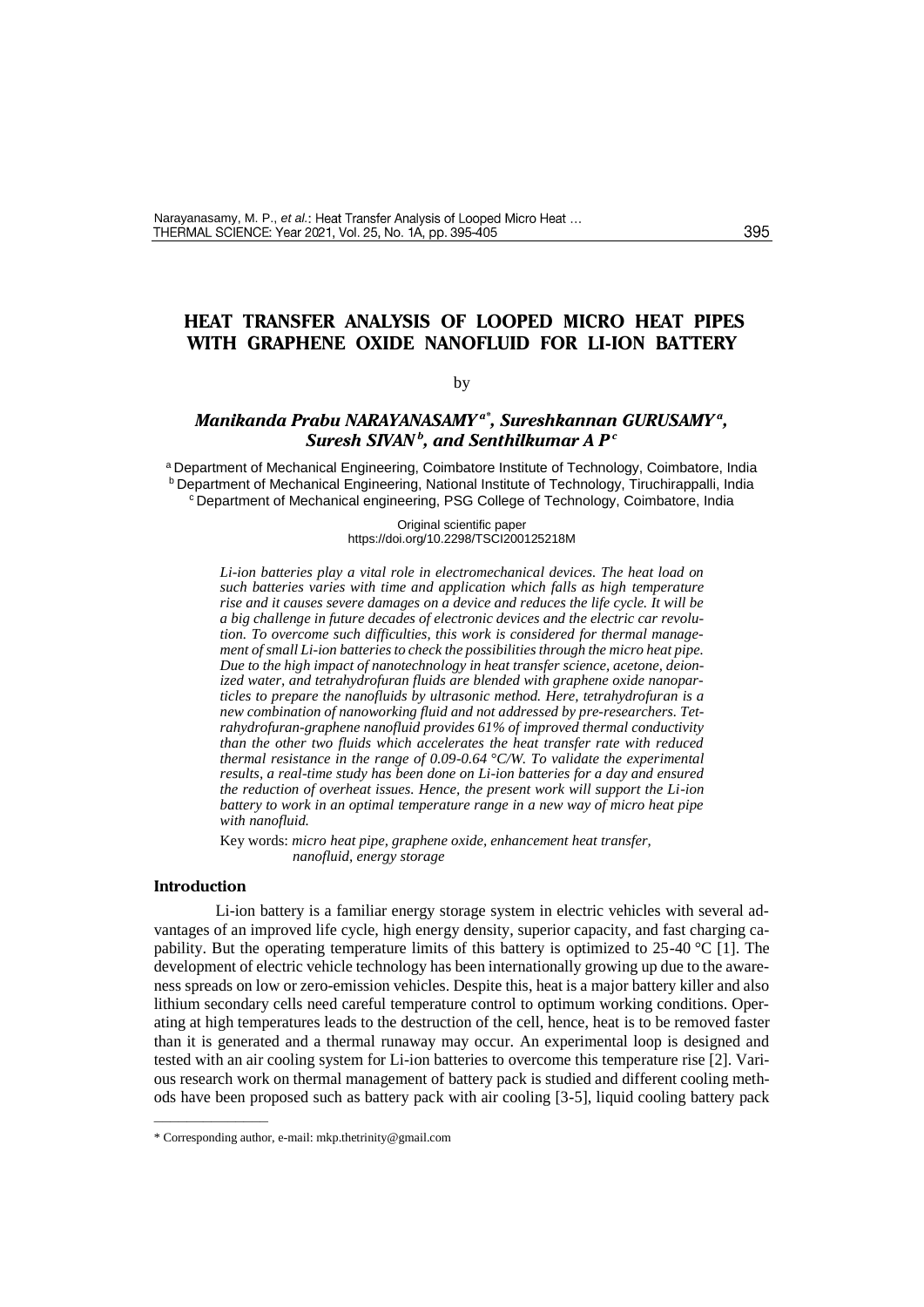[6], and phase change materials (PCM) cooling [7, 8]. The performance difference between Air and liquid cooling also discussed in terms of basic flow and heat transfer parameters [9]. It is observed that the temperature directly reduces the performance and life span of batteries. Maintaining stable and uniformly distributed temperatures within the specified operating temperature range in all modules and battery cells is a major key factor to prolong the life of battery packs. The effects of the ventilation locations of the inlet, outlet, and the gap in battery cells are experimented [10]. An article highlighted the recent advances in thermal characterization and modeling of Li-ion batteries with an emphasis on the multi-scale aspect [11]. Despite numerous cooling techniques, heat pipes are recently being applied for thermal management of integrated electronic systems. The cooling capacity of a micro heat pipe is governed by the magnitude of capillary pressure induced in the wick structure [12]. Hence, this work considered to use the heat pipe as a cooling system. The maximum heat transport in moderate temperature applications is limited by the capillary pressure that can be generated by the wick structure [13]. The evaporator resistance depends on many parameters such as heat load, geometry of evaporator, porosity, and permeability of the wick, amount of the working fluid used [14]. The wicking and its evaporation characteristics of diverse wick micro-structures were experimentally investigated for heat transfer enhancement [15, 16]. In recent researches, nanotechnology plays a vital role in heat transfer applications which includes heat pipes also. The rapid improvement in electronic devices has led to an increased demand for effective cooling techniques. Many observations lead to the conclusion that heat enhancement is possible with nanofluids and it can be enhanced further in the presence of a high volume rate [17]. Experimental observations on nanofluids based heat pipes of various types such as micro-grooved heat pipes [18, 19], mesh wicked heat pipes [20], and sintered metal wicked heat pipes [21, 22] are observed. Various authors experimentally concluded the use of nanofluids instead of base fluids which led to a massive reduction in thermal resistance [23], the wall temperature [24, 25] and an increase in the thermal conductivity [26, 27] of the heat pipe is observed. Thermal conductivity and dynamic viscosity affected by the parameters such as volume fractions, base fluids type, and the base fluids temperature, and it was studied with artificial neural network for modeling the nanofluids [28]. An oscillating heat pipe with erythritol as PCM was tried and thermal performance was observed with 1-5 wt.% and 10-50 wt.%, the concentration of erythritol/water mixtures [29]. Here graphene oxide nanopowder is considered for fluid preparation. Graphene is an atomically thin sheet of hybridized carbon in 2-D form and honeycomb lattice structure have identified as an essential material in heat transfer applications due to its exceptional thermal transport properties [30]. Many studies reported the performance of cylindrical heat pipe, oscillating heat pipe, miniature heat pipes, grooved heat pipe and pulsating heat pipe using graphene-based nanofluids [31-35]. Also discussed on entropy generation and capillary limits in heat pipes [36, 37]. A detailed study of thermal properties of graphene in amide organic solvents showed an increase of thermal conductivity and specific heat on graphene integration with solvents [38]. Recent work used the graphene oxide in heat transfer of radiator with ethylene glycol as base fluid [39]. Normally, graphene with functional groups is called graphene oxide has better stability due to the strong bonding of hydrogen in water [40]. The thermal conductivity of graphene oxide is higher than familiar conductive materials like Cu and Al [41]. The grapheneoxide nanostructure and nanofluids have been considered as potential substitutes for water as heat transfer fluids in ground source heat pumps. Stability and transport properties like thermal conductivity and viscosity have been addressed as a function of temperature [42, 43]. The tendency of the particles in suspension to settle down concerning time is considered by two samples of the fluid and were put in two different measurement cuvettes. To identify the changes in sedimentation, the first sample was kept for thirty days and measured every day without shaking the fluid.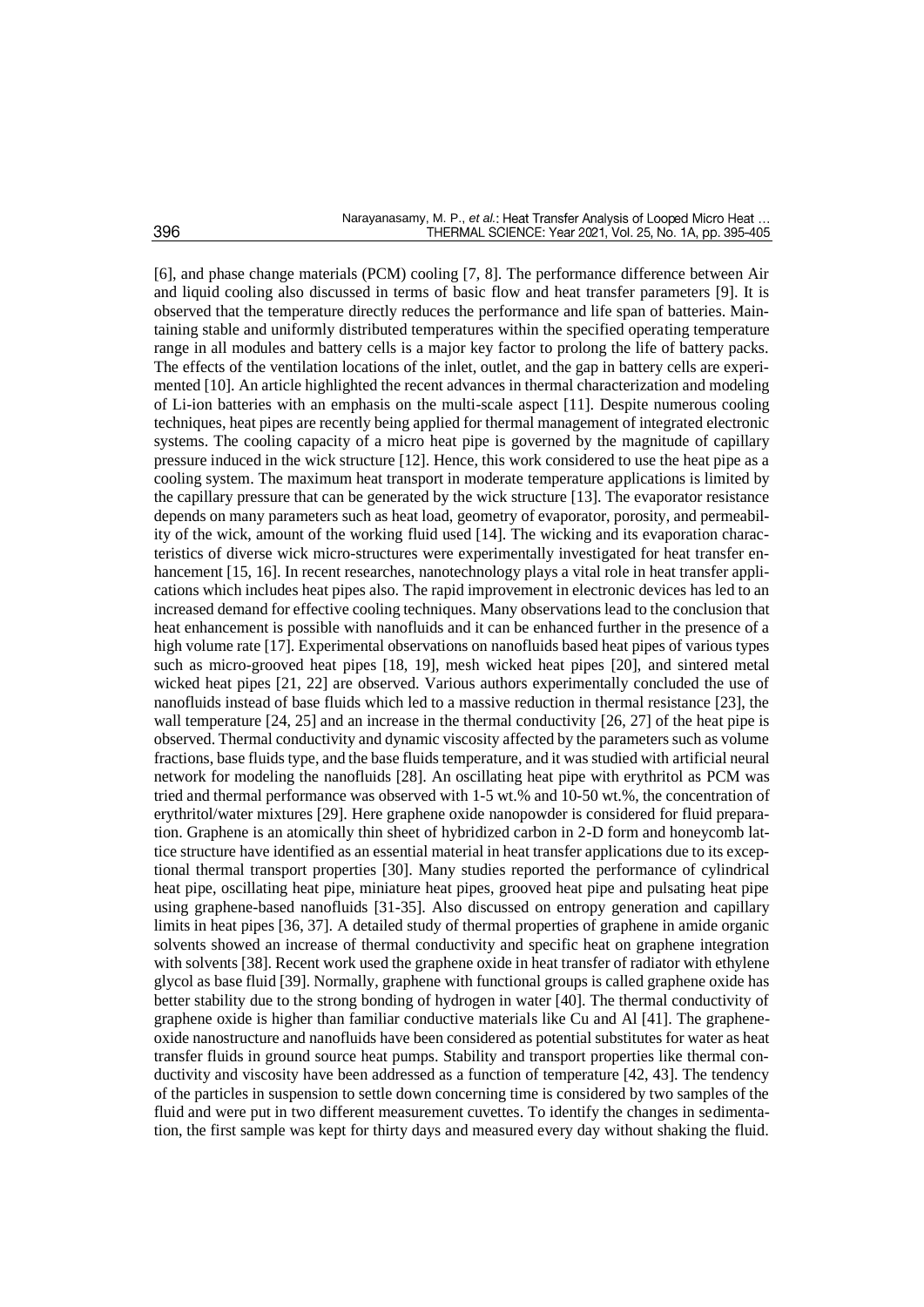Similarly, the second sample is considered after the sonication of the fluid to monitor the changes in sedimentation [44]. From the literature survey, it is decided to select a model Li-ion battery, say a laptop battery to have practical experimentation with graphene nanofluids. Apart from existing base fluids such as deionized water and acetone, tetrahydrofuran is selected and the limitations of these fluids are discussed in accordance to application.

### **Materials and methods**

The present work considered the looped micro heat pipe (LMHP) for experimentation. The LMHP was designed based on the 1-D steady-state model, fabricated and tested. Loop heat pipe (LHP) is an efficient two-phase heat transfer medium that uses the evaporation, condensation of a working fluid, and the capillary force developed in a fine porous wick [45]. The LHP has the capability of transferring heat over long distances and anti-gravity orientation. Electronics are quite a promising application of LHP [46]. Graphite is the base material of graphene oxide. The present work follows the Hummers-Offeman method which is a familiar method and practiced by pre-researchers to prepare graphene oxide [47]. The structural view of extracted graphene oxide is discussed in chapter *Experimental section*. The major properties of selected graphene oxide are given in tab. 1. Deionized water, tetrahydrofuran (THF), and acetone are the base liquids to prepare nanofluids. Taking deionized water as a familiar one, other liquids properties tabulated in tab. 1.

| Graphene oxide         |                      | Acetone       |                   | Tetrahydrofuran          |  |
|------------------------|----------------------|---------------|-------------------|--------------------------|--|
| Appearance             | Black/dark grey      | Appearance    | Colorless         | Colorless                |  |
| Thermal conductivity   | 2000-4000 W/mK       | Density       | 0.79 $g/cm^3$     | $0.88$ g/cm <sup>3</sup> |  |
| Bonding energy         | 5.9 eV               | Boiling point | 55.8 $^{\circ}$ C | $66^{\circ}$ C           |  |
| Specific heat capacity | $2.1 \text{ kJ/kgK}$ | Viscosity     | $0.32$ cP         | $0.45$ cP                |  |
|                        |                      | Auto ignition | 465 °C            | 478 $\degree$ C          |  |

### **Table 1. Properties of selected materials**

#### *Preparation of nanofluids*

It was noticed that graphene oxide could be dispersed in all kinds of engineering solvents except dichloromethane, n-hexane, methanol, and o-xylene. The stability of the various solvents with graphene oxide also experimentally investigated [48]. Two kinds of methods have been employed in producing nanofluids. One is a single-step method and the other is a two-step method [49]. Here, two-step method followed by using a high-frequency ultra-sonication method with 20 kHz and 700 W capacity. Base fluids of 50 mL are taken into ultra-probe and weight of 10% of nanoparticles are allowed to disperse inside liquids. Sodium dodecyl benzene sulfonate is served as a surfactant and sonication kept for four hours. After that, the homogeneous blend was taken in a beaker and subjected to zeta potential analysis for analyzing stability. To prepare graphene nanofluids using graphene oxide, oxygen-containing groups are introduced at the platelets surface during the preparation of graphene oxide which will improve the affinity of graphene with acetone and induces repulsive force between the nanolayers (hummers method). The filling ratio is a measure of the volume of working medium filled inside the heat pipe and it is assumed that a factor that influences the heat transportation characteristics. To calculate the filling ratio, the total volume of the micro heat pipe is estimated as  $V_t$  and input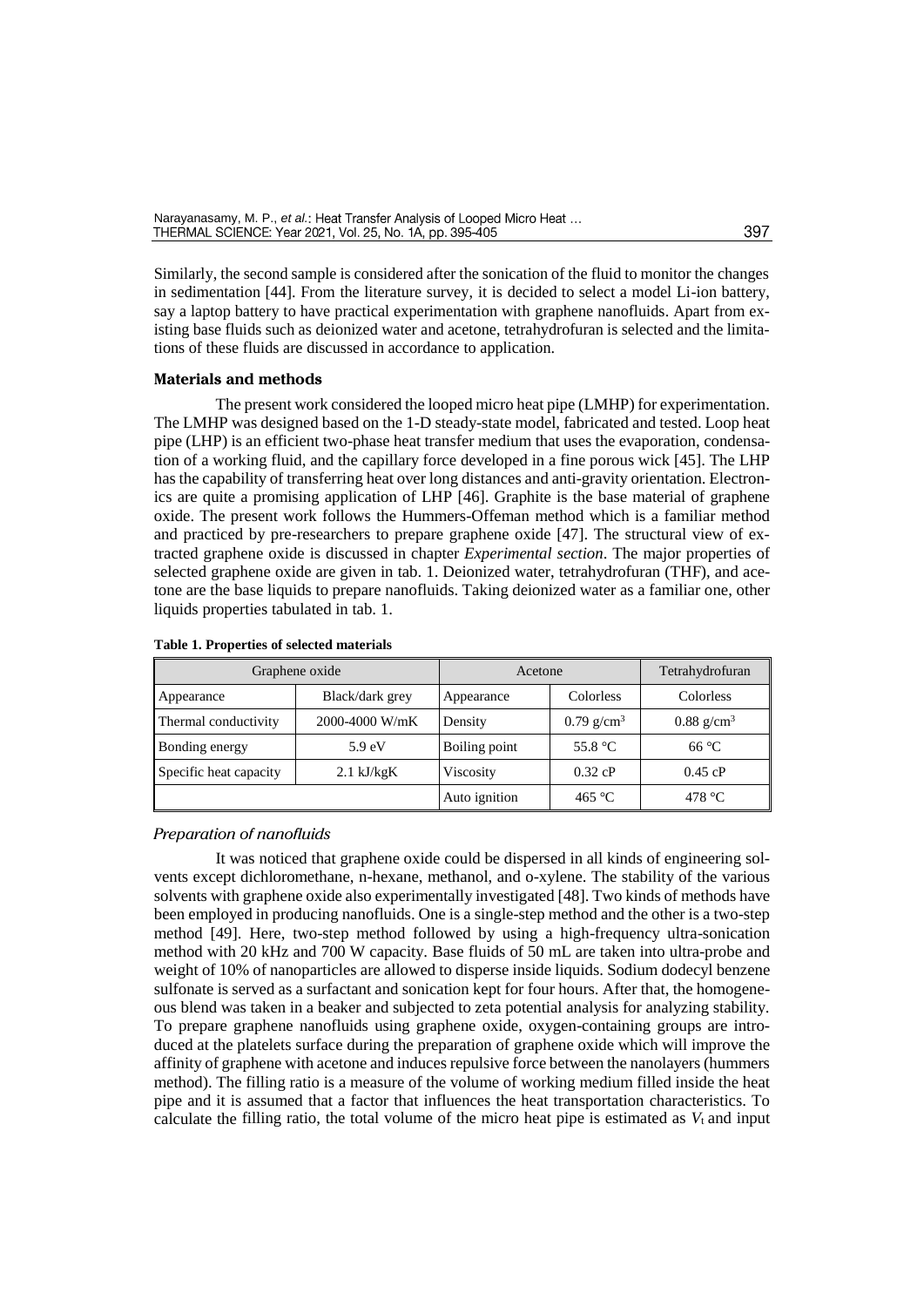volume *V*<sup>i</sup> is assigned based on the volume of medium in terms of percentage like 15%, 30%, 45%, and 60%. The same is practiced while filling the nanofluids in the micro heat pipe. Mathematically, the filling ratio is expressed:

$$
F_{\rm r} = \frac{V_{\rm i}}{V_{\rm t}} 100 \tag{1}
$$

#### *Fabrication of micro heat pipe*

A LMHP is selected for experimentation. The hydraulic diameter is the major parameter which ensures that, whether it is a micro-channel or not. So, the following specifications shown

| Parameter         | Evaporator<br>section [mm] | Condenser<br>section [mm] | Compensating<br>chamber [mm] |
|-------------------|----------------------------|---------------------------|------------------------------|
| Inner<br>diameter | 1.1                        | 1.3                       | 4.8                          |
| Outer<br>diameter | 1.6                        | 1.7                       | 5.5                          |
| Length            | 100                        | 60                        |                              |

**Table 2. Specifications of the micro heat pipe**

in tab. 2, were considered for fabrication. One end of the Cu tube is sealed carefully using brazing and another end is kept open for further work. High porous bronze metal wick is inserted in the compensating chamber of the heat pipe and pressure is maintained below the atmospheric level concerning nanofluids.

In heat pipes, the internal parameters of the wick highly affect the heat transfer characteristics of the wick structure. Here, permeability, *K*, effective pore radius, *R*, and porosity, *ε*, are considered as major parameters and calculated by:

$$
R = \frac{2\sigma}{\Delta P} \tag{2}
$$

$$
\varepsilon = \frac{\frac{W_{t} - W_{w}}{\rho_{w}}}{\frac{W_{w}}{\rho_{w}}} 100
$$
\n(3)

$$
K = \frac{d^2 \varepsilon^2}{122(1 - \varepsilon^2)}
$$
(4)

where  $W_t$  [kg] is the weight of saturated wick,  $W_w$  [kg] – the net weight of wick,  $\rho_l$  [kgm<sup>-3</sup>] – the density of fluid,  $\rho_w$  [kgm<sup>-3</sup>] – the density of wick, *P* [Nm<sup>-2</sup>] – the pressure, and *d* [mm] – the pore diameter.

For fine bronze wick material, the porous radius is calculated as 1.3-1.9 µm, porosity as 71-80%, permeability is  $1.2$ -2.75 $\cdot 10^{-12}$  m<sup>2</sup>. Then the prepared nanofluid is poured into a micro heat pipe with a different filling ratio of 15%, 30%, 45%, and 60%. For each working fluid, four micro heat pipes fabricated by keeping different filling ratios.

## **Experimental section**

### *Material characterization*

The micro-structure and morphology of the graphene oxide nanoparticles were observed by SEM. This equipment is read the outcomes in terms of micrometer scale from the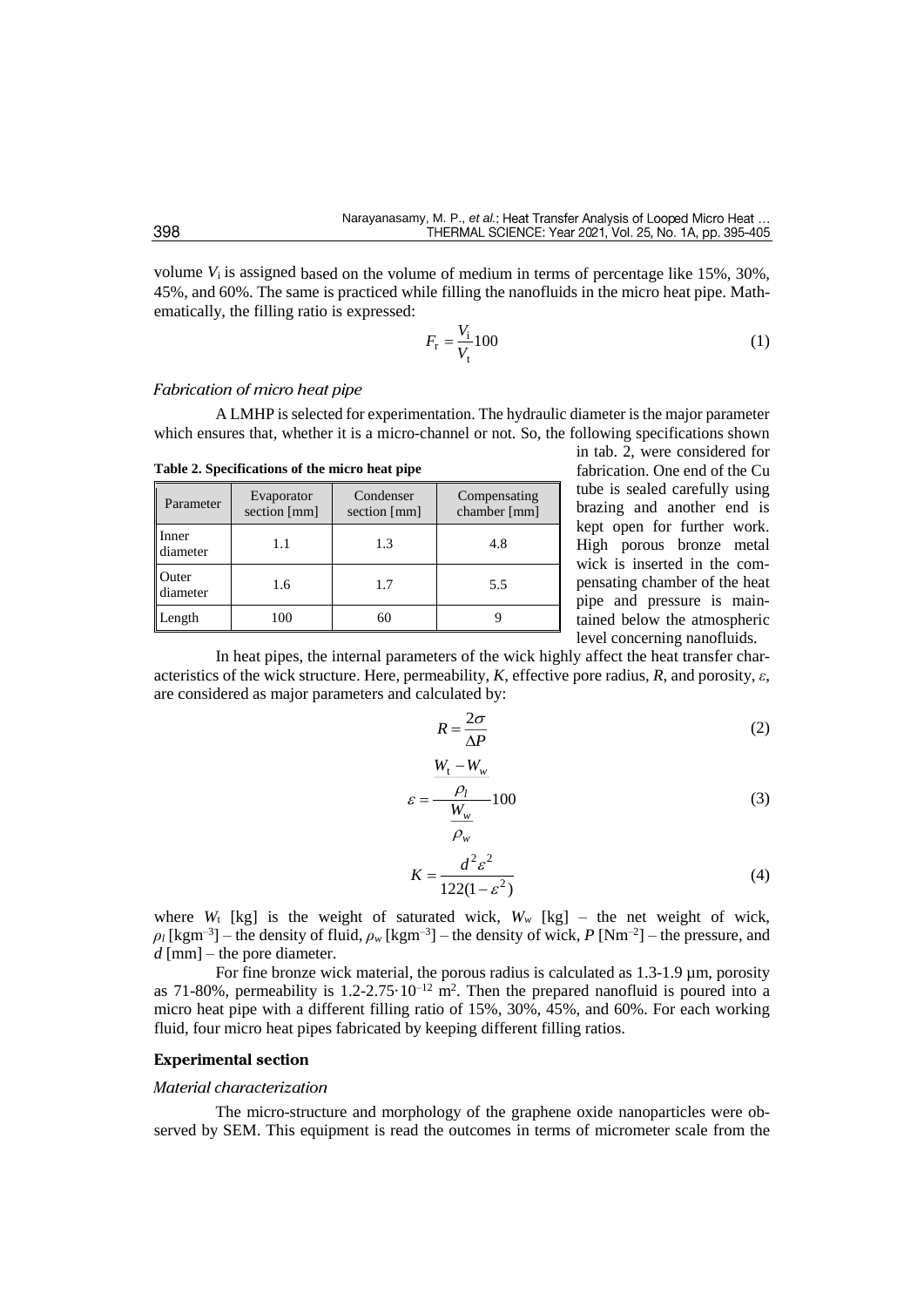magnification range of  $\times$ 1000 to  $\times$ 20000. Figure 1, indicates the SEM image of graphene oxide nanoparticles at  $\times$ 1000 and  $\times$ 5000, where the grain size and surface morphology were observed. The images of the graphene oxide have a well-defined shape and interlinked 3-D graphene sheets which form a porous network like loose sponge structure. Also it indicates that graphene oxide has a layered structure that makes homogeneous graphene films with micro-thin size. From this film, it is possible to distinguish the edges of individual graphene sheets with kinked and wrinkled areas. Structurally, the graphene oxide particles may resemble the graphene sheet because its base having a high affinity to water molecules which forms a clustered layer in water and other solvents. It allows being uniformly deposited and suspended in wide-ranging substrates in the form of thin films.



**Figure 1. The SEM image of graphene oxide**

#### *Experimental set-up*

A schematic line diagram of the micro heat pipe with an experimental set-up is shown in fig. 2. The micro heat pipe was placed horizontally on the heating source and cooling source. This was kept inside a temperature-controlled space with a size of  $500 \times 300 \times 400$  mm.

The temperature inside the controlled space was automatically controlled at  $35\pm2$  °C by a cooling fan equipped with a temperature sensor. The workspace is limited to 250 mm length and 150 mm wide where the heat pipe is set. The heating zone is covered with numerous cloth layers to overcome the heat losses which consists of a resistance heater to provide heating power to the micro heat pipe. The cooling section is exposed to the air-flow system by a small CPU fan. The evaporation section is considered lengthier than the condensation section which is shown in fig. 2.



**Figure 2. Experimental line diagram;**  *1, 2, 3, 4 – thermocouple points*

Data loggers are used to monitoring the temperature from the thermocouple fixed at a uniform distance of 20 mm between each loop. These thermocouple measures the temperature at the outlet of each turn in the heat pipe. The thermocouples are calibrated in atmospheric pressure from 0-100 °C. All thermocouples used in this testing are *T*-type and diameter of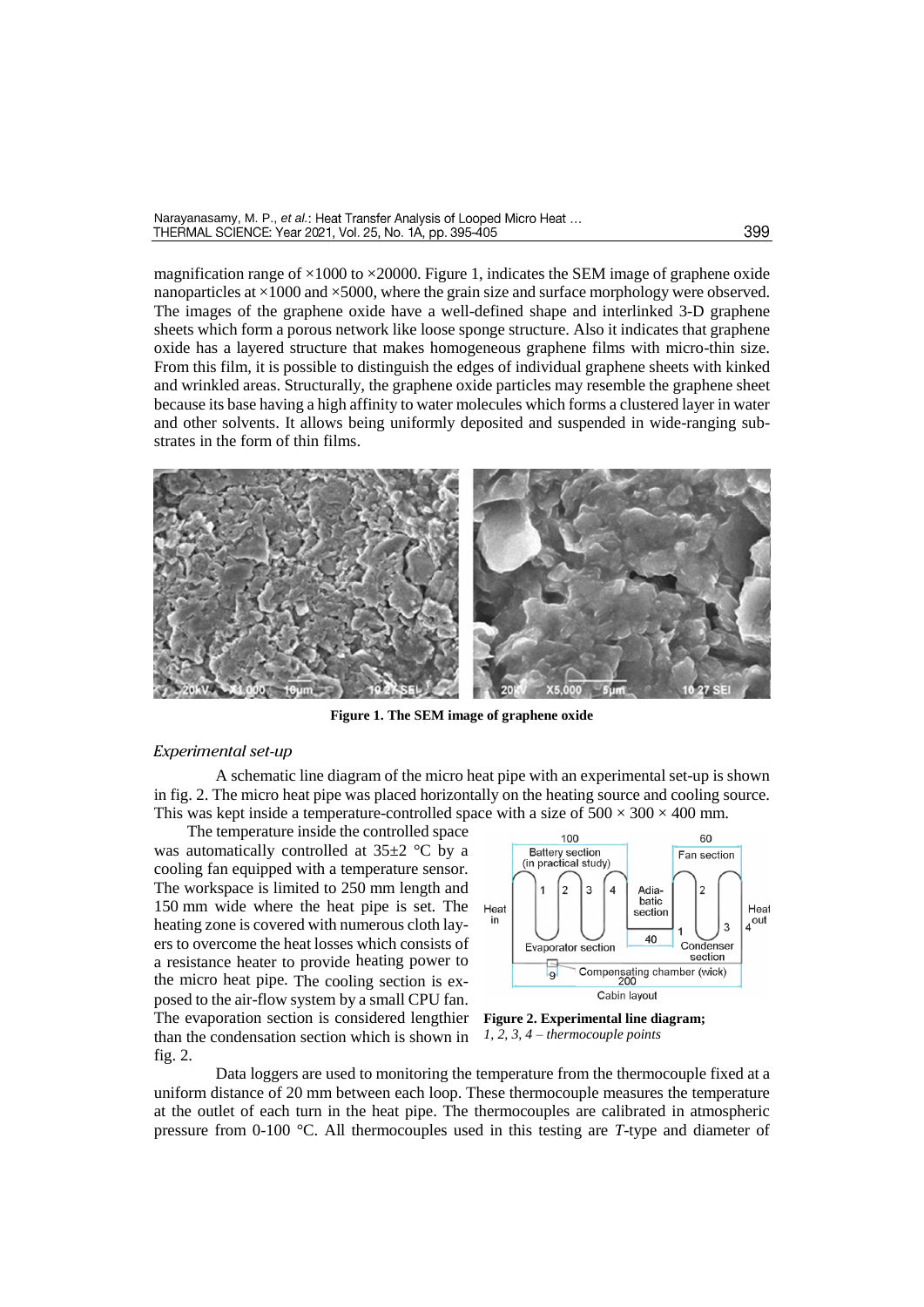0.3 mm approximately with uncertainty measurement of  $0.5$ - $0.6$  °C. The uncertainty of thermocouple, data loggers and thermal resistance are estimated as 0.00180, 0.0003, and 0.085 respectively.

## *Evaporator and condenser temperature*

The temperatures on various points along the flow direction are observed on evaporator and condenser sections which ensure the measurement of thermal resistance characteristics, the minimum and maximum temperature range in the micro pipe system. Once the steady-state conditions reached, the LMHP becomes an isothermal heat conduction body and the temperature variation occurs in a very negligible range. Table 3 shows the sample of temperatures recorded on the LMHP with particular nanofluid before its attaining steady-state conditions.

| Filling ratio [%] | Evaporator temperature $[^{\circ}C]$ |                |       | Condenser temperature $[^{\circ}C]$ |       |                |       |         |
|-------------------|--------------------------------------|----------------|-------|-------------------------------------|-------|----------------|-------|---------|
|                   | $T_1$                                | T <sub>2</sub> | $T_3$ | $T_{4}$                             | $T_1$ | T <sub>2</sub> | $T_3$ | $T_{4}$ |
| 15                | 42.8                                 | 44             | 45.3  | 46.7                                | 45.2  | 44.3           | 43    | 41.8    |
| 30                | 41                                   | 43             | 44.2  | 45                                  | 44    | 43.4           | 41.6  | 40.3    |
| 45                | 40                                   | 41             | 42.5  | 43.7                                | 43.2  | 42.6           | 41    | 39.2    |
| 60                | 39.6                                 | 40.8           | 42    | 43                                  | 42.4  | 41             | 40.2  | 39      |

**Table 3. Temperature distribution of deionized water graphene oxice nanofluids at 10 W**

## **Results and discussion**

#### *Thermal resistance*

The thermal resistance is a key factor of heat transfer from the evaporator to the condenser and it represents the heat-transfer capacity of the LMHP. It is related to the evaporator heat-transfer capacity and the condenser cooling efficiency:

$$
R_{\text{LMPH}} = \frac{T_{\text{evaporator}} - T_{\text{condenser}}}{Q_{\text{input}}}
$$
 (5)

Therefore, the thermal resistance of the LHP can be reduced by improving the evaporator structure and the condenser cooling efficiency. The overall thermal resistance, LMHP, ranged from 0.21 °C/W to 1.34 °C/W, 0.14 °C/W to 1.10 °C/W, and 0.09 °C/W to 0.64 °C/W for deionized water, THF, and acetone, respectively. The minimum optimized resistance is obtained in 45% of the filling ratio. For heat loads more than 30 W, the temperature difference between the condenser inlet and outlet became less. It is also noticed that acetone is not providing uniform thermal resistance, it may due to low stability characteristics.

## *Effect of evaporator and condenser length*

The evaporator section is subjected to a different heat load of 10 W, 30 W, and 50 W, respectively. The temperatures are recorded using data loggers which shows the variation with respect to the distance of fluid travel along the flow direction. Figure 3(a), indicates that evaporator temperature is increased concerning length along the flow path. Because the fluid from the condenser at a lower temperature is admitted to the evaporator section and flows inside at a particular distance by absorbing the heat energy from heat source. The boiling point is a major

400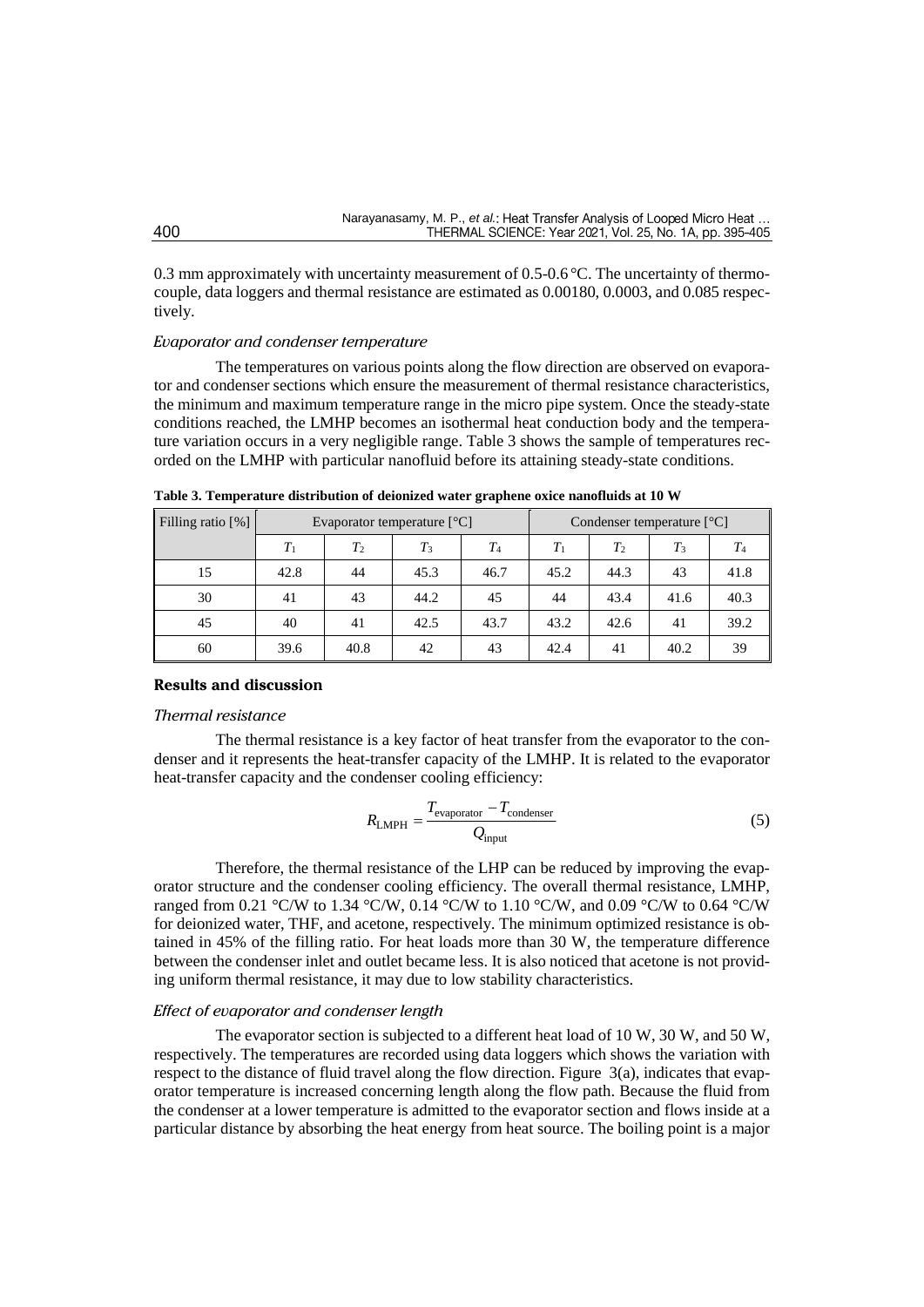parameter that enables the fast heating of fluids which reveals the reason for the high temperature of acetone and THF when compared to deionized water. Here, the variation in temperature at 10 W only considered for graphical representation and rest also providing the same structure. Similarly, in the condenser section, the hot fluid is exposed to the cooling fan which drastically reduces the temperature of the fluid. The number of loops in the condenser is less than the evaporator due to increased diameter. The fluid temperature has reduced along the distance shown in fig. 3(b). When compared to deionized water, acetone, and THF provides high condensate rate with respect to distance or number of loops on the condenser.



**Figure 3. Temperature distribution along the length of (a) evaporator, (b) condenser;**  *1 – deonized, 2 – TMF, 3 – acetone*

## *Effect of fluid filling ratio*

There is a small difference in temperatures at points 1-4 as tabulated in chapter *Evaporator and condenser temperature* and graphically mentioned in fig. 4. The fluid temperature at these points depends on the filling ratio and heat input. Figure 4 shows the condenser temperature with respect to various filling ratio.



It is observed that acetone and THF providing lower temperatures than deionized water at condenser due to the complete expansion during the fluid-flow. The condensate rate will depend on the volume of expansion of molecules and it gets poor in case of deionized water due to its high boiling point. Figure 5 shows the evaporator performance for various filling ratios. It is found that for minimum filling ratio the evaporator temperature is less at the inlet and increased further due to the expansion of molecules in the flow direction. At a high filling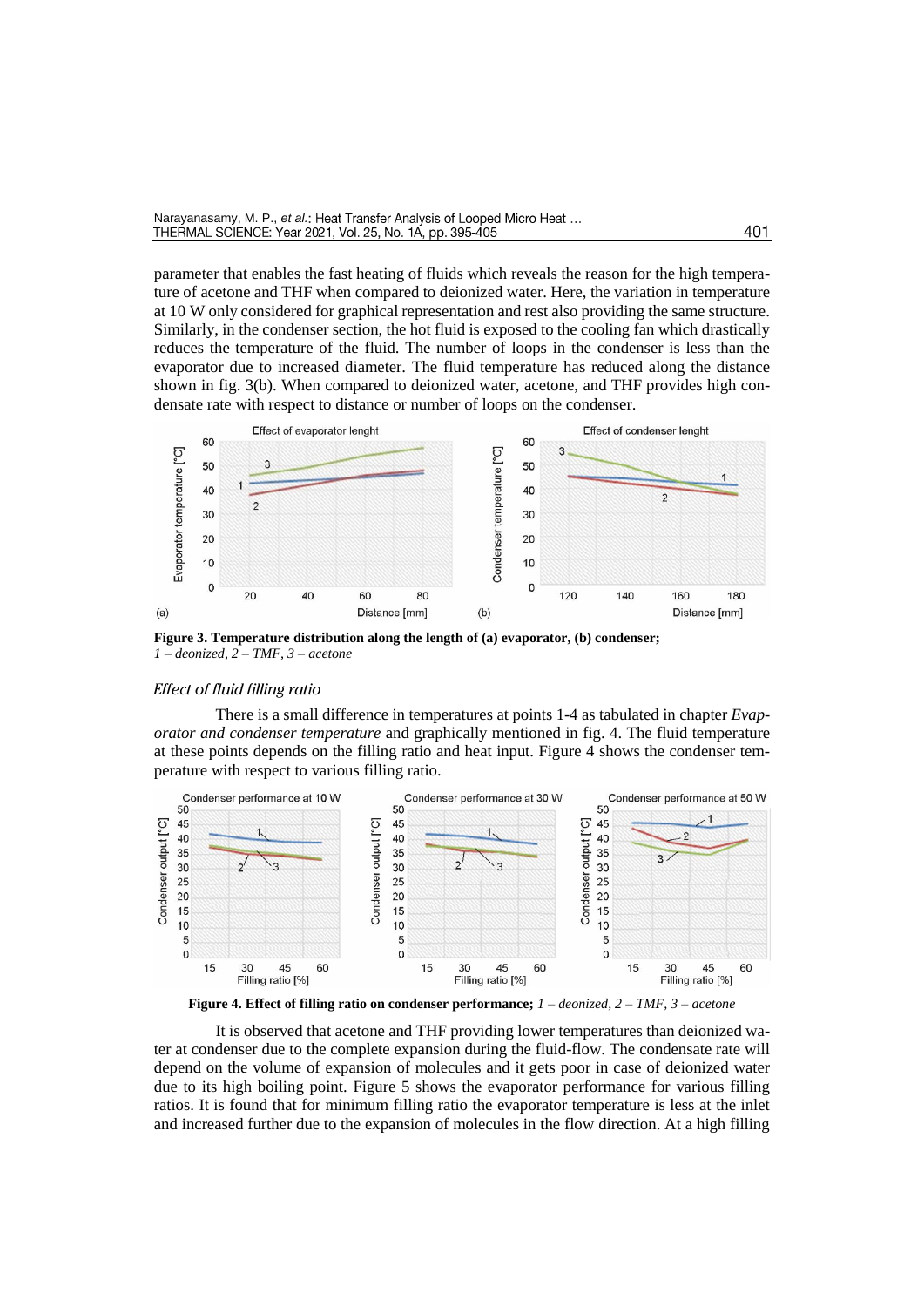ratio, the evaporator temperature is very less for the same heat input due to high volume flow at the entry of the evaporator section. The temperature is higher in acetone and THF compared with deionized water due to incomplete expansion since it has a high boiling point.



**Figure 5. Effect of filling ratio on evaporator performance;** *1 – deonized, 2 – TMF, 3 – acetone*

#### *Stability of nanoparticles*

Sedimentation is an easy and familiar method to check the stability used in many research articles. So the sedimentation method is tried by keeping the samples in different bottles for 14 days after ultra-sonication. The observations showed that acetone is not having greater miscibility with graphene oxide when compared to THF and deionized water. Figure 6(a), shows that, the stability of solvents in terms of the number of days in which they retained its stability. The same was reported as [48], THF has greater miscibility after keeping three weeks.

## *Effect of input power*

Figure 6(b), reveals the effect of input power on the inlet temperature of the fluid. It is observed that, when the input power is increased, the entry temperature at the evaporator section is increased. For 10 W the inlet temperature will be less compared to the other two inputs. In addition to input power, filling ratio affects the inlet temperature.



**Figure 6. Stability of nanofluids (a), effect of input power (b);** *GO – graphene oxide*

In the case of 30 W and 50 W, the entry temperature becomes high at a low filling ratio and it may cause damage in micro heat pipe because THF and acetone will exceed its boiling temperature. Hence, the various heat input with the increased filling ratio is examined.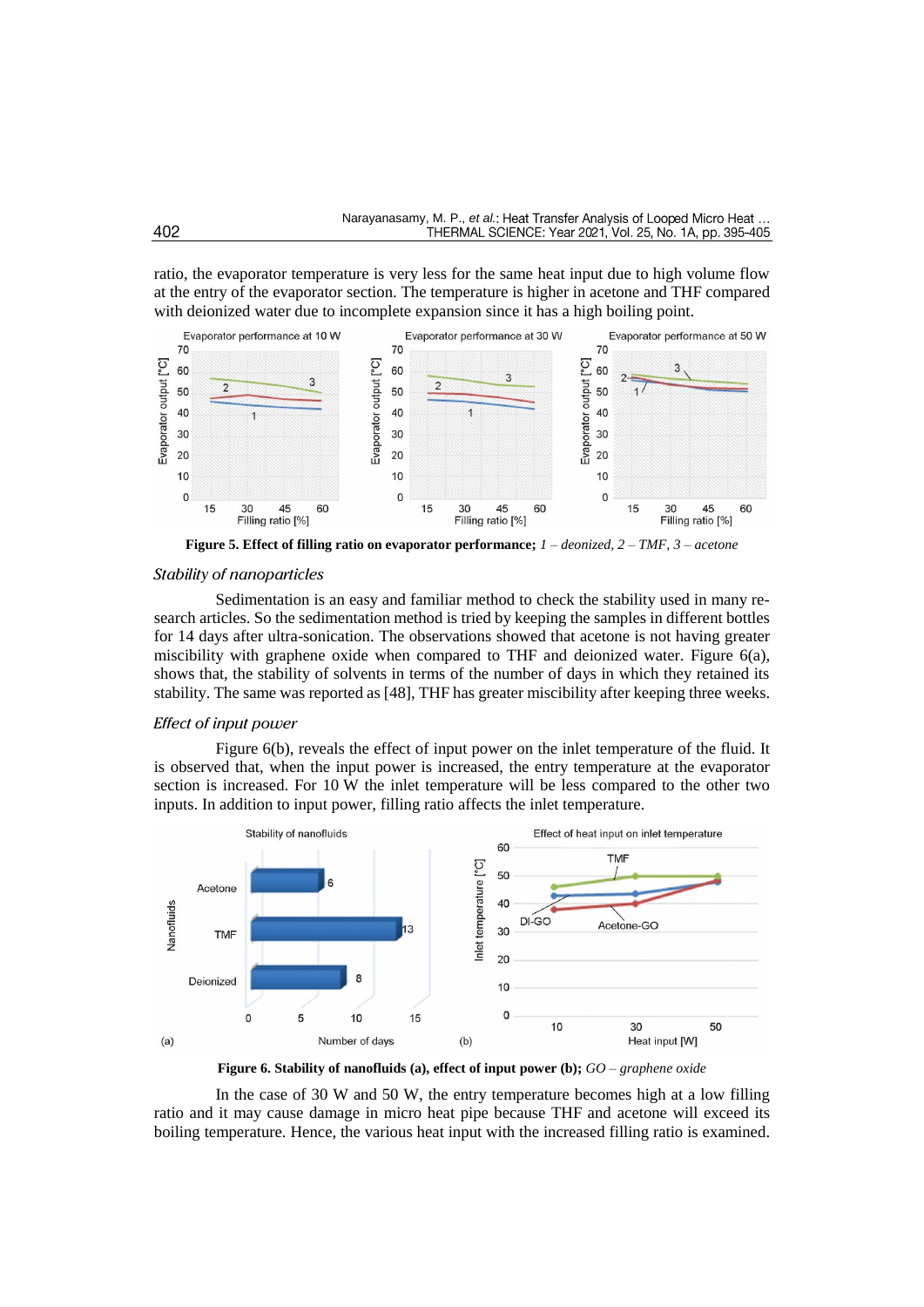The filling ratio of 30% and 45% are providing greater results at 10 W and 30 W input power due to the sufficient fluid and power to phase change at the condenser. For 10 W or 30 W with 60% filling ratio, it will have surplus fluid which tends to incomplete evaporation at the same pressure. But provides good results at maximum heat source like more than 50 W.

## **Conclusions**

The complete experiment is successfully conducted and the following conclusions are suggested.

- Acetone graphene oxide nanofluid is providing greater performance than THF and deionized water nanofluids due to its low evaporation temperature and high condensation rate at normal temperatures. The maximum temperature difference obtained is 12 °C in acetone graphene oxide nanofluid which ensures the higher heat rejection from the system. But it may not suitable for the long term use for a particular application due to its lower stability character than THF and deionized water. When compared to deionized water graphene oxide nanofluid, THF graphene oxide is providing enhanced results in evaporation and condensation rate.
- The THF graphene nanofluid provides 61% of improved thermal conductivity than the other two fluids which accelerates the heat transfer rate along the flow direction with reduced thermal resistance in the range of  $0.09$ - $0.64$  °C/W. Other nanofluids are having more thermal resistance of 0.21-1.34 °C/W and 0.14-1.10 °C/W.
- If the filling ratio is low, heat input will hit the walls of the heat pipe which causes damages on passage and super-heated phenomena take place. Hence the filling ratio is to be optimized before implementation. Here it is observed that 30% and 45% of filling ratio supports the current application to proper heat conductance.
- Stability is verified in both sedimentation and zeta potential method. Deionized water, acetone, and THF nanofluids are showing maximum zeta-value of 47 mV, 36 mV, and 53 mV, respectively. Hence THF attains better stability than the other two.
- Hence, this study recommending a new combination of THF graphene oxide as one of the acceptable working media to enhance heat transfer phenomena.
- A new scope in fluids of benzene, carbon tetrachloride, cyclohexane, and formic acid are identified to combine with graphene oxide as working medium to work out after having miscibility, stability, and toxic analysis.

#### **Acknowledgment**

The management of Presidency University, Bengaluru, India encourages this work to do better in all aspects.

### **Nomenclature**

| $F_{r}$      | - filling ratio                                                                                           | $V_{\rm t}$                                 | $=$ total volume, $[m3]$                                                          |
|--------------|-----------------------------------------------------------------------------------------------------------|---------------------------------------------|-----------------------------------------------------------------------------------|
| $\mathbf{K}$ | - permeability, $\lceil m^2 \rceil$<br>$R =$ porous radius, [µm]                                          |                                             | Greek symbols                                                                     |
|              | $R_{\text{LMHP}}$ – thermal resistance of heat pipe, $[^{\circ}CW^{-1}]$<br>$V_i$ = input volume, $[m^3]$ | $\varepsilon$ and $\varepsilon$<br>$\sigma$ | $-$ porosity, $\lceil \% \rceil$<br>- Stefan-Boltzman constant, $[Wm^{-2}K^{-4}]$ |

## **References**

[1] Lip, H. S., *et al.,* Feasibility Study of Mist Cooling for Lithium-Ion Battery, *Energy Procedia, 142* (2017), 1, pp. 2592-2597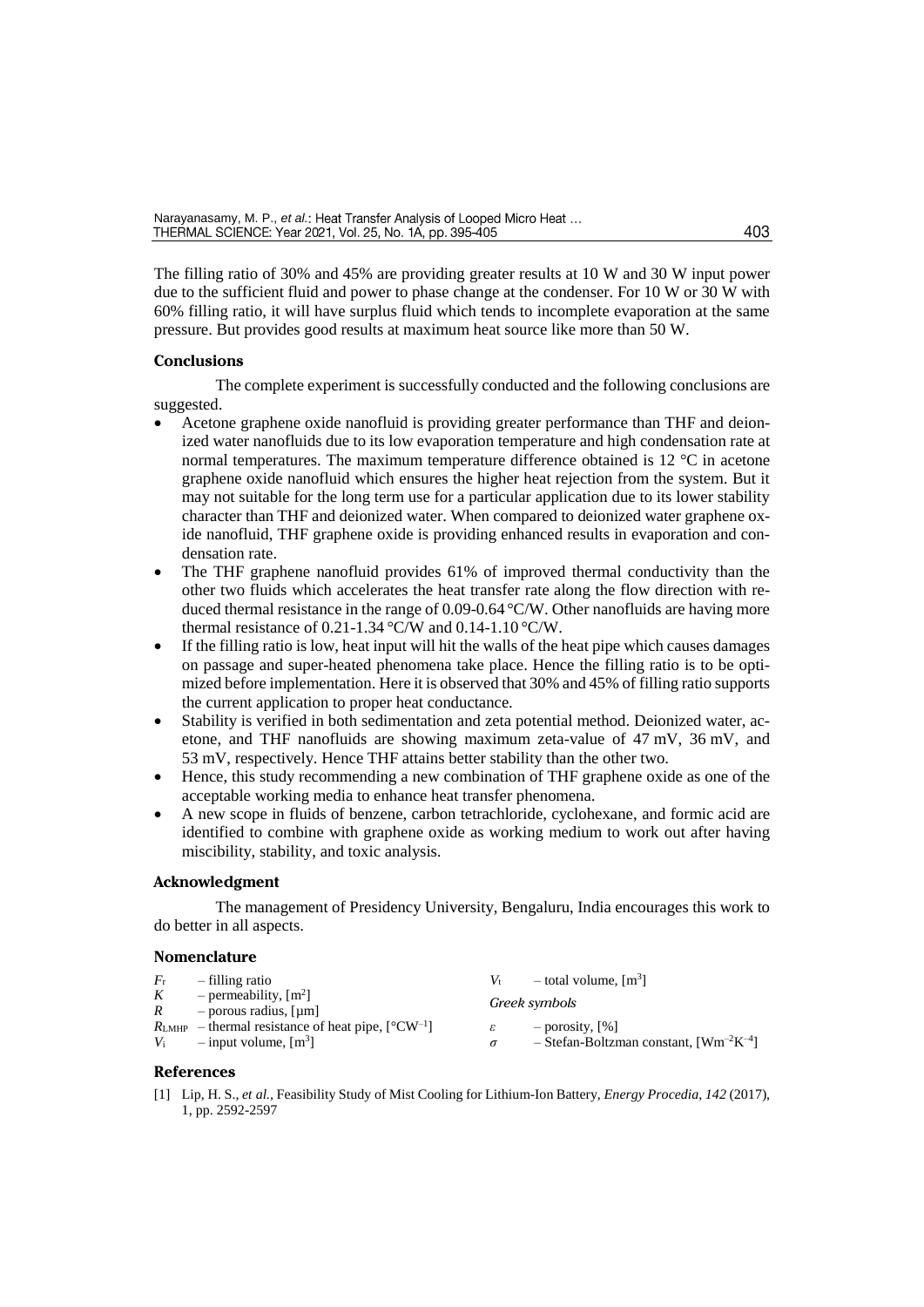- [2] Roberto, B. A., *et al.,* Air Cooling of Li-Ion Batteries: An Experimental Analysis, *Chemical Engineering Transactions, 57* (2017), 7, pp. 379-384
- [3] Yang, N., *et al.*, Assessment of the Forced Air-Cooling Performance for Cylindrical Lithium-Ion Battery Packs: A Comparative Analysis between Aligned and Staggered Cell Arrangements, *Applied Thermal Engineering*, *80* (2015), 1, pp. 55-65
- [4] Sun, H., *et al,* Three-Dimensional Thermal Modeling of a Lithium-Ion Battery Pack, *Journal of Power Sources, 206* (2012), 10, pp. 349-356
- [5] Sabbah, R., *et al.,* Active (Air-Cooled) vs. Passive (Phase Change Material) Thermal Management of High Power Lithium-Ion Packs: Limitation of Temperature Rise and Uniformity of Temperature Distribution, *Journal of Power Sources*, *182* (2008), 2, pp. 630-638
- [6] Valoen, L. O., Reimers, J. N., Transport Properties of LiPF6-Based Li-Ion Battery Electrolytes, *Journal of Electrochemical Society*, *152* (2005), A, pp. 882-891
- [7] Duan, X., Naterer, G. F., Heat Transfer in Phase Change Materials for Thermal Management of Electric Vehicle Battery Modules, *International Journal of Heat and Mass Transfer, 53* (2010), 23-24, pp. 5176- 5182
- [8] Kizilel, R., *et al.,* Passive Control of Temperature Excursion and Uniformity in High-Energy Li-Ion Battery Packs at High Current and Ambient Temperature, *Journal of Power Sources, 183* (2008), 1, pp. 370- 375
- [9] Taeyoung, H., *et al.,* Li-Ion Battery Pack Thermal Management-Liquid vs Air Cooling, *Journal of Thermal Science and Engineering Applications, 11* (2019), 2, ID 021009
- [10] Hsiu, Y., Wang, H., *et al.,* Optimizing the Heat Dissipation of an Electric Vehicle Battery Pack, *Advances in Mechanical Engineering, 1* (2014), 1, pp. 1-25
- [11] Rajath K., Amy, M. M., Heat Generation and Thermal Transport in Li-Ion Batteries A Scale Bridging Perspective, *Nanoscale and Micro Scale Thermo-Physical Engineering, 23* (2014), 2, pp. 128-156
- [12] Oh, K. H,., *et al.,* Design and Fabrication of a Metallic Micro-Heat Pipe Based on high-Aspect-Ratio Micro Channels, *Heat Transfer Engineering, 28* (2007), 8-9, pp. 772-778
- [13] Kempersa, R., *et al.,* Characterization of Evaporator and Condenser Thermal Resistances of a Screen Mesh Wicked Heat Pipe, *International Journal of Heat and Mass Transfer, 51* (2008), 1, pp. 6039-6046
- [14] Shwin, C. W., *et al.,* Evaporation Resistance Measurement with Visualization for Sintered Copper-Powder Evaporator in Operating Flat-Plate Heat Pipes, *International Journal of Heat and Mass Transfer, 53* (2010), 1-2, pp. 3792-3798
- [15] Ranjan, R., *et al.,* Analysis of the Wicking and Thin-Film Evaporation Characteristics of Wick Microstructures, *ASME Journal of Heat Transfer*, *131* (2009), 10, pp. 1-11
- [16] Madhusree, K., Dey, T. K., Thermal Performance of Screen Mesh Wick Heat Pipes Using Water-Based Copper Nano Fluids, *Applied Thermal Engineering, 50* (2013), 1, pp. 763-770
- [17] Saghir, M. Z., *et al.,* Experimental Measurements and Numerical Computation of Nano Heat Transfer Enhancement inside a Porous Material, *Journal of Thermal Science and Engineering Applications, 12* (2020), 1, pp. 011003
- [18] Liu, Z. H., *et al.,* Thermal Performance of Inclined Grooved Heat Pipes Using Nanofluids, *International Journal of Thermal Sciences, 49* (2010), 9, pp. 1680-1687
- [19] Do, K. H., Jang, S. H., Effect of Nanofluids on the Thermal Performance of a Flat Micro Heat Pipe with a Rectangular Grooved Wick, *International Journal of Heat Mass Transfer, 53* (2010), 9-10, pp. 2183- 2192
- [20] Liu, Z. H., Zhu, Q. Z., Application of Aqueous Nanofluids in a Horizontal Mesh Heat Pipe, *Energy Conversion Management*, *52* (2011), 1, pp. 292-300
- [21] Kang, S. W., *et al.,* Experimental Investigation of Nanofluids on Sintered Heat Pipe Thermal Performance, *Applied Thermal Engineering, 29* (2009), 5-6, pp. 973-979
- [22] Riehl, R. R., Santos, N. D., Water Copper Nanofluid Application in an Open Loop Pulsating Heat Pipe, *Applied Thermal Engineering, 42* (2011), 1, pp. 6-10
- [23] Wang, G. S., *et al.,* Operation Characteristics of Cylindrical Miniature Grooved Heat Pipe Using Aqueous CuO Nanofluids, *Experimental Thermal Fluid Science, 34* (2010), 8, pp. 1415-1421
- [24] Saleh, R., *et al.,* Experimental Investigation of Thermal Conductivity and heat Pipe Thermal Performance of ZnO Nanofluids, *International Journal of Thermal Sciences, 63* (2013), 1, pp. 125-132
- [25] Moraveji, M. K., Razvarz, S., Experimental Investigation of Aluminum Oxide Nanofluid on Heat Pipe Thermal Performance, *International Communication Heat Mass Transfer*, *39* (2012), 9, pp. 1444-1448